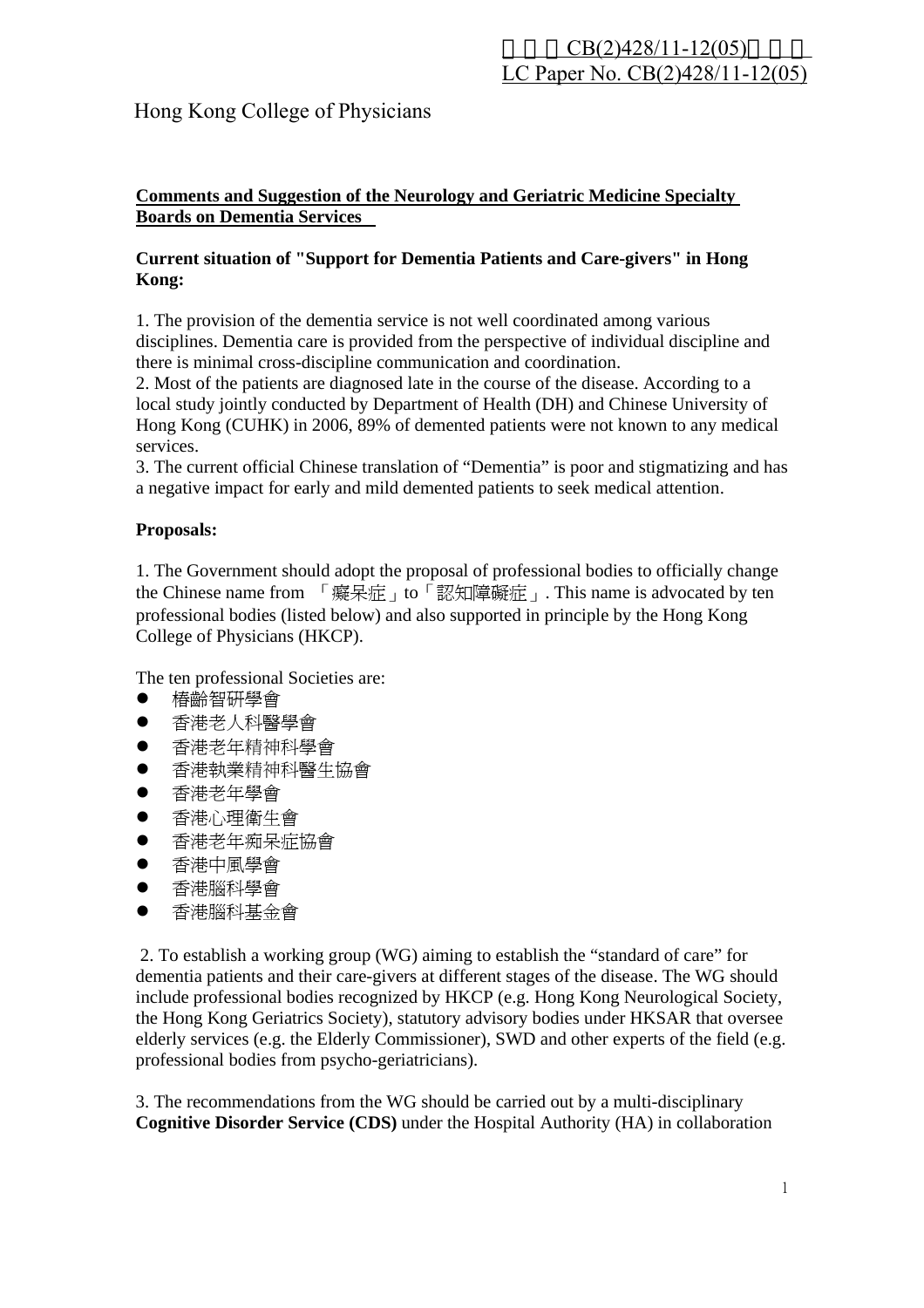with other health care providers including DH, private medical practitioners and NGOs. The CDS should ensure the collaboration of all disciplines at different care settings.

The important components of CDS should include:

a. At primary healthcare level: Provide regular education to primary care physicians and other health care professionals on the identification of patients with early dementia; regular education and training including stress management to care-givers by medical social worker (MSW), specialist nurse, occupational therapist (OT), and/or other dementia care specialists.

b. At secondary healthcare level: Setting up designated clinics which are led by specialists trained in the caring for dementia patients and supported by other specialists (e.g. Neurologists, Geriatricians, and Psychogeriatricians) whenever necessary. These clinics should provide proper diagnostic facilities, counseling service regarding prognostication (including advance care planning) and disease management (both pharmacological and non-pharmacological.).

c. At tertiary healthcare level: Tertiary referral centers should be established for some difficult cases requiring sophisticated assessments e.g. SPECT or FDG PET scanning etc. These centers also provide training for healthcare staffs and cultivate the advancement of skill and knowledge in dementia care.

4. In the community, the provision of early screening and triage of new referrals to CDS by the appropriately trained professionals is needed. Multidisciplinary care teams consisting of healthcare workers properly trained in understanding the disease profile and care needs of care-givers should also be established. This may include specialist nurse (NS), occupational therapist (OT), medical social worker (MSW), clinical psychologist (CP) etc. These teams should have access to facilities and expertise to conduct proper assessment e.g. cognitive / behavioral assessment batteries (e.g. MMSE, Neuropsychiatric Inventory) and deliver non-pharmacological therapies like cognitive stimulating exercise program etc. Case Management Approach could also be adopted to facilitate service delivery.

5. Other supportive service recommended:

a. Elderly Day Center facilities that can provide respite day care to relieve care-givers' burden and/or exercise program (Cognitive / Physical) for patients.

b. Provision of Outreach teams (e.g. geriatrics or psychogeriatrics) to institutions (e.g. Old Age Homes) to support the management of advanced dementia cases with difficult caring issues.

c. Educational programs for long term care (institutional care and daycare) staffs especially in the non-pharmacological approaches towards behavioral and psychological symptoms of dementia patients.

d. Facilities and training regarding the provision of effective cognitive stimulation activities and appropriate physical activities for very early cognitive impairment patients.